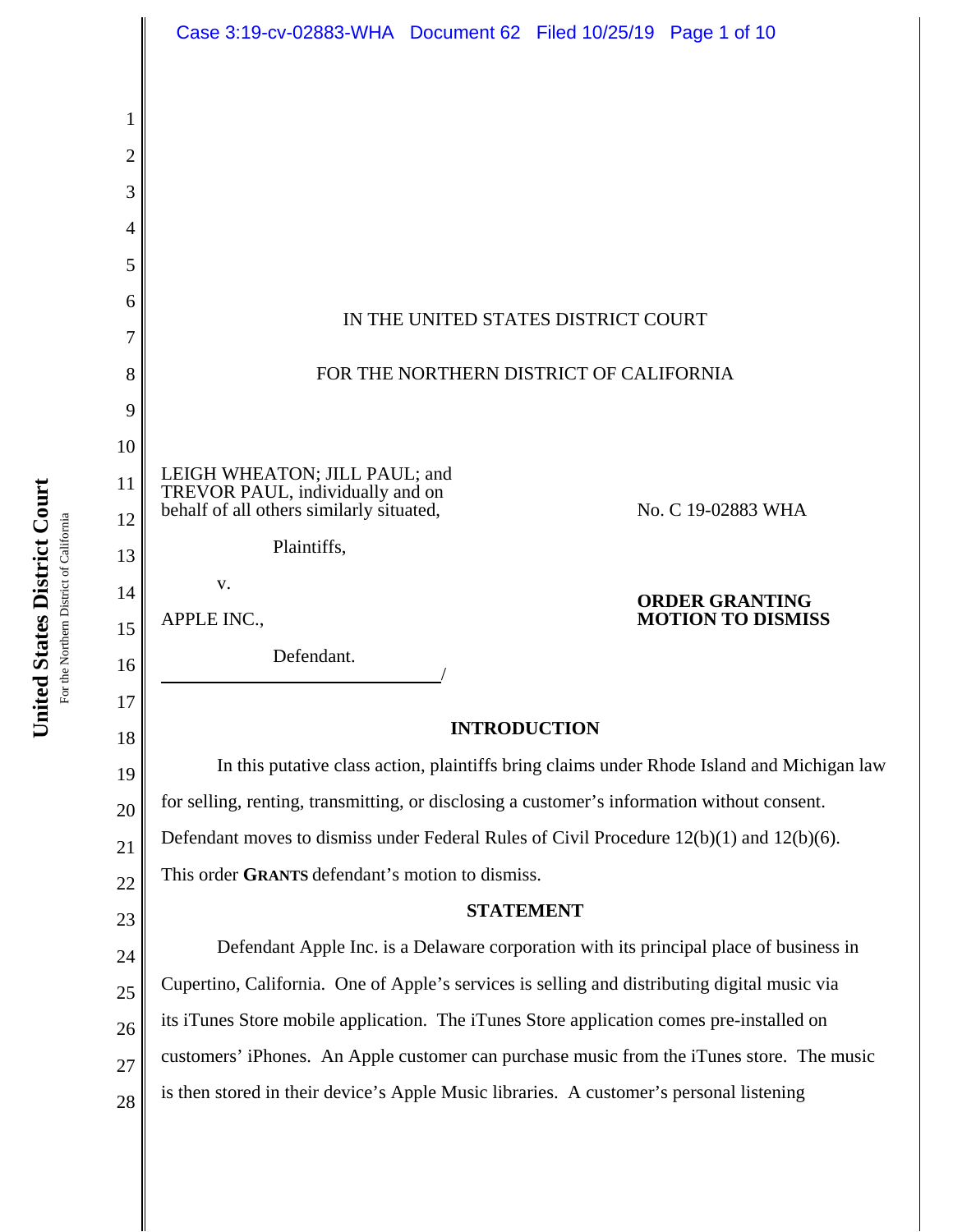#### Case 3:19-cv-02883-WHA Document 62 Filed 10/25/19 Page 2 of 10

information, found in their Apple Music libraries, includes their full name and home address along with genres and in some cases, the specific music titles they purchased (Compl.  $\P$  3, 16).

Plaintiff Leigh Wheaton is a citizen and resident of Rhode Island. Plaintiffs Jill Paul and Trevor Paul are citizens and residents of Michigan. Over the past three years, plaintiffs all purchased music from Apple via its iTunes Store. Plaintiffs allege that during this time, without their notice and consent, Apple sold, rented, transmitted, and disclosed their personal listening information to third parties. Plaintiffs allege that Apple disclosed this information to two groups: (1) data brokers, data appenders, data aggregators, data miners, and other third parties, who then supplemented the personal listening information with additional sensitive personal information such as, age, gender, education, household income, purchasing habits; and (2) iOS mobile application developers, who in turn sold and disclosed the information to other third parties.

13 14 15 16 17 18 19 20 21 22 The complaint categorizes the purported disclosures to iOS mobile application developers into three methods: (1) developers access to metadata; (2) tokens; and (3) gifting functionality. Under the first method, plaintiffs allege developers could extract customers' iTunes music libraries metadata and link customers' individual identities to the data. Under the second method, plaintiffs contend Apple allowed developers to readily access customers' "tokens," which could be associated with personally identifying information. Under the third method, plaintiffs argue that Apple disclosed personal listening information to other customers. Specifically, when a customer attempted to gift a song to another customer, iTunes would tell the purchaser if the recipient had already purchased the song, thereby revealing the recipient's name and earlier music selection (Compl. ¶¶ 45–83).

23 24 25 26 As a result of Apple's alleged failure to protect customers' private information, plaintiffs claim (1) overpayment; (2) loss of value of their personal listening information; (3) unwarranted junk mail and telephone solicitations; and (4) risk of identity theft (Compl. ¶¶ 44, 68, 117–19, 138–42).

27 28 Based on the allegations, plaintiffs bring three claims against Apple: (1) violation of Rhode Island's Video, Audio, and Publication Rentals Privacy Act; (2) violation of Michigan's

1

2

3

4

5

6

7

8

9

10

11

12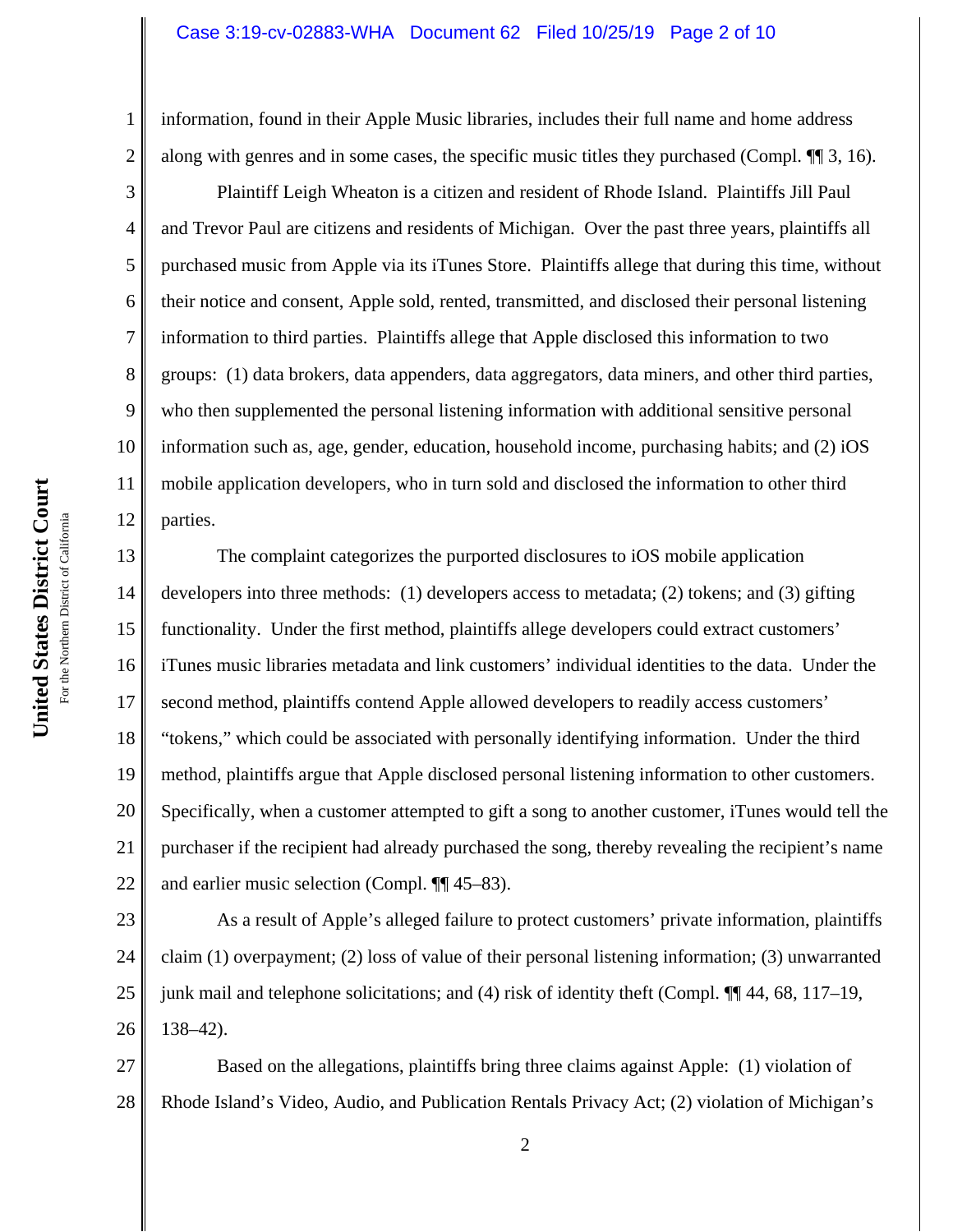Preservation of Personal Privacy Act; and (3) unjust enrichment (Compl. ¶¶ 98–154).

Apple moves to dismiss this complaint in full. This order follows full briefing and oral argument (Dkt. Nos. 37, 50, 51).

# **ANALYSIS**

Apple moves to dismiss plaintiffs' complaint on the grounds that plaintiffs do not allege

damages under the Michigan state law as recently amended, lack standing under Rule 12(b)(1),

and fail to state their claims under Rule 12(b)(6).

# **1. STATE STATUTE APPLICATION**.

Plaintiffs' complaint alleges violations of two state statutes: the Rhode Island Video, Audio, and Publication Rentals Privacy Act and the Michigan Preservation of Personal Privacy

11 Act. RIVRPA states in pertinent part:

> It shall be unlawful for any person to reveal, transmit, publish, or disseminate in any manner, any records which would identify the names and addresses of individuals with the titles or nature of video films, records, cassettes, or the like, which they purchased, leased, rented, or borrowed, from libraries, book stores, video stores, or record and cassette shops or any retailer or distributor of those products . . . .

16 R.I. Gen. Laws § 11-18-32(a). In other words, for a defendant to be liable under RIVRPA, they

- 17 must disclose a customer's record which identifies their name and address in connection with the
- 18 titles of the content in question. Apple moves to dismiss plaintiffs' RIVRPA claim, but no
- 19 dispute exists as to the application of RIVRPA.

20 21 The parties debate, however, whether the amended or unamended version of the MIPPPA applies. The unamended MIPPPA, effective November 7, 1989–July 30, 2016, stated:

[A] person, or an employee or agent of the person, engaged in the business of selling at retail, renting, or lending books or other written materials, sound recordings, or video recordings shall not disclose to any person, other than the customer, a record or information concerning the purchase, lease, rental, or borrowing of those materials by a customer that indicates the identity of the customer  $\dots$  [A] person who violates this act shall be liable in a civil action for damages to the customer identified in a record or other information that is disclosed in violation of this act. The customer may bring a civil action against the person and may recover both of the following: (a) Actual damages, including

For the Northern District of California For the Northern District of California 1

2

3

4

5

6

7

8

9

10

12

13

14

15

22

23

24

25

26

27

28

**United States District Court**

United States District Court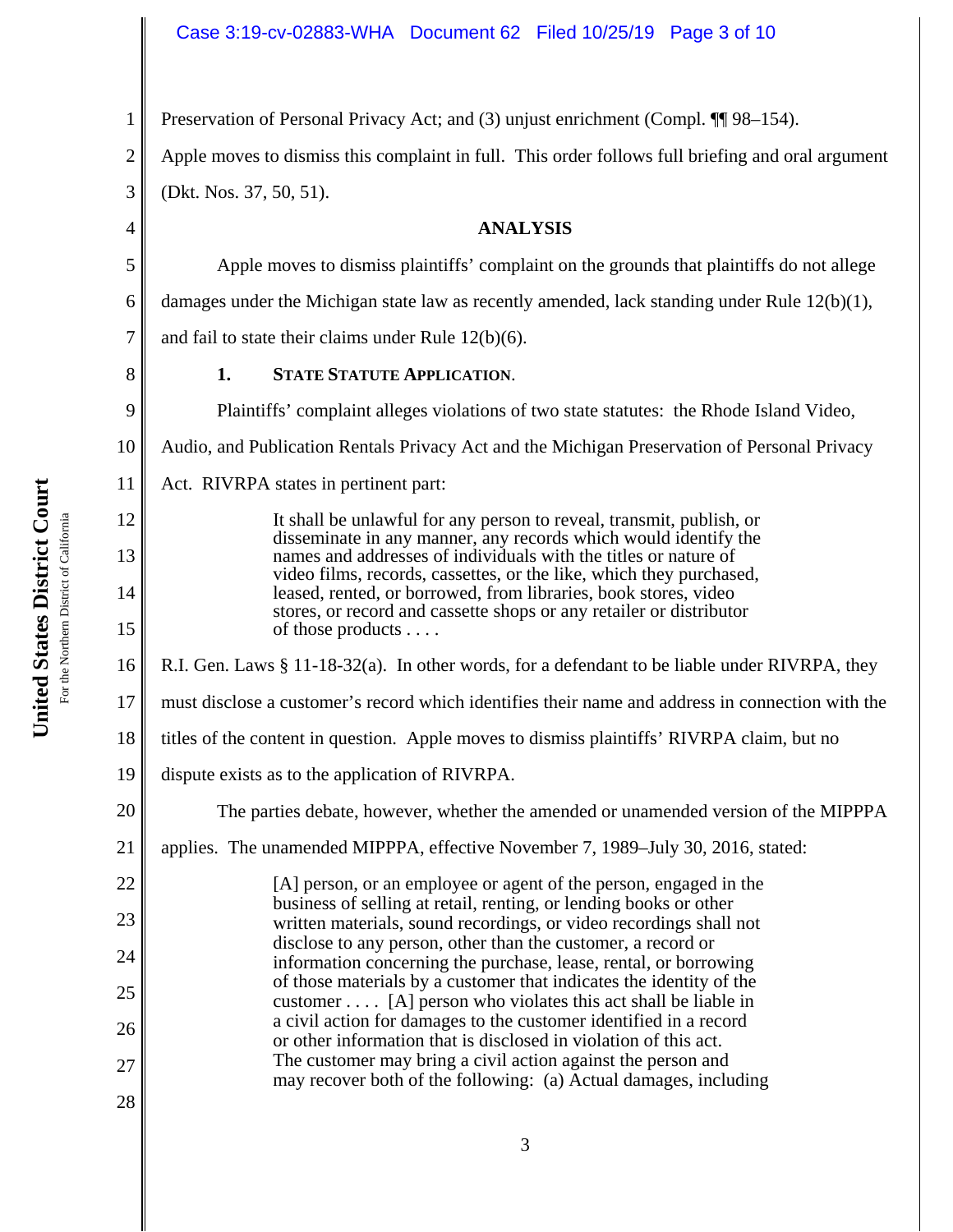|                     | Case 3:19-cv-02883-WHA Document 62 Filed 10/25/19 Page 4 of 10                                                                                                                                  |
|---------------------|-------------------------------------------------------------------------------------------------------------------------------------------------------------------------------------------------|
|                     |                                                                                                                                                                                                 |
| 1                   | damages for emotional distress, or \$5,000.00, whichever is greater.<br>(b) Cost and reasonable attorney fees $\dots$                                                                           |
| $\overline{c}$<br>3 | The amended MIPPPA, effective July 31, 2016, states:                                                                                                                                            |
| 4                   | [A] person, or an employee or agent of the person, engaged in the<br>business of selling at retail, renting, or lending books or other                                                          |
| 5                   | written materials, sound recordings, or video recordings shall not<br>knowingly disclose to any person, other than the customer, a                                                              |
| 6                   | record or information concerning the that personally identifies the<br>customer as having purchased, leased, rented, or borrowed those                                                          |
| 7                   | materials from the person engaged in the business [A]<br>customer described in subsection (1) who suffers actual damages                                                                        |
| 8                   | as a result of a violation of this act may bring a civil action against<br>the person that violated this act and may recover both of the                                                        |
| 9                   | following: (a) The customer's actual damages, including damages<br>for emotional distress. (b) Reasonable costs and attorney fees                                                               |
| 10                  | M.C.L.A §§ 445.1712–445.1715. Three key differences exist between the versions: (1) the                                                                                                         |
| 11                  | unamended version stated that a violation requires disclosure of material that "indicates the                                                                                                   |
| 12                  | identity of the customer"; whereas, the amended version specifies that a violation requires                                                                                                     |
| 13                  | disclosure of information that "personally identifies the customer"; (2) the amended version                                                                                                    |
| 14                  | requires customers to first suffer actual damages before bringing a claim; and (3) the unamended                                                                                                |
| 15                  | version allowed a customer to recover actual damages, including damages for emotional distress,                                                                                                 |
| 16                  | or \$5,000.00, whichever was greater; whereas, the amended version limits recovery to actual                                                                                                    |
| 17                  | damages.                                                                                                                                                                                        |
| 18                  | This order holds that for all future litigation on this matter — under the current facts —                                                                                                      |
| 19                  | the unamended MIPPPA governs because the statute does not apply retroactively and the date of                                                                                                   |
| 20                  | the claim accrual determines the amendment's applicability. Apple cites to the legislative                                                                                                      |
| 21                  | history in arguing that the amended version applies retroactively because the amendment is                                                                                                      |
| 22                  | curative and intended to clarify the unamended version. The legislative history provides in                                                                                                     |
| 23                  | pertinent part:                                                                                                                                                                                 |
| 24                  | The amendatory act is curative and intended to clarify that                                                                                                                                     |
| 25                  | the prohibitions on disclosing information contained in [the<br>unamended MIPPPA], do not prohibit disclosing information<br>if it is incident to the ordinary course of business of the person |
| 26                  | disclosing the information and that a civil action for a violation                                                                                                                              |
| 27                  | of those prohibitions may only be brought by a customer who has<br>suffered actual damages as a result of the violation.                                                                        |
| 28                  |                                                                                                                                                                                                 |

United States District Court **United States District Court** For the Northern District of California For the Northern District of California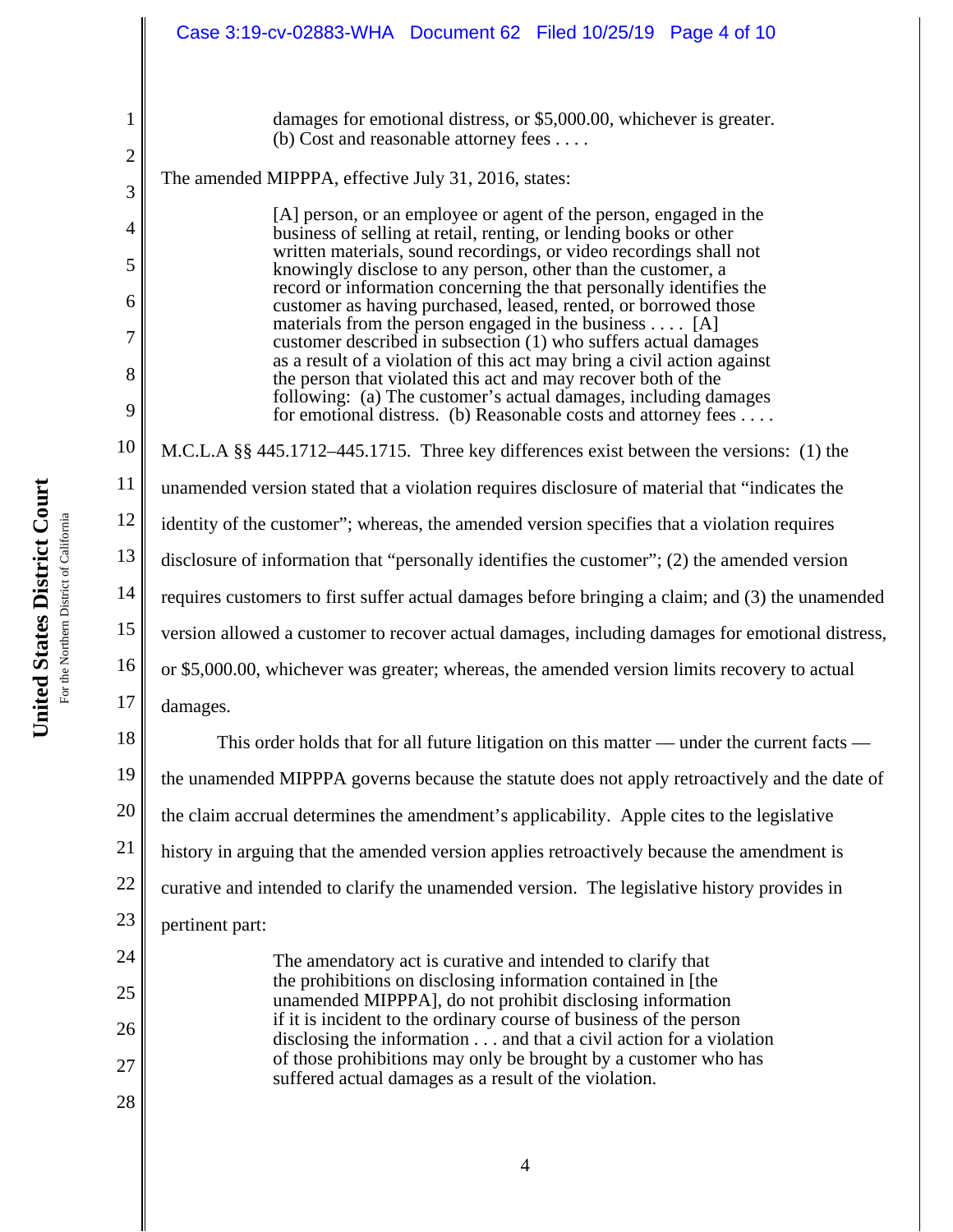### Case 3:19-cv-02883-WHA Document 62 Filed 10/25/19 Page 5 of 10

2 3 4 5 6 S.B. 490, 98th Leg., Reg. Sess., P.A. No. 92 (Mich. 2016). The United States Court of Appeals for the Sixth Circuit, however, found that for MIPPPA to apply retroactively, the amended version must provide clear language of such legislative intent. The amended MIPPPA and the legislative history do not contain any express statement of intended retroactivity. Therefore, the amended MIPPPA does not apply retroactively. *Coulter-Owens v. Time Inc.*, 695 F.App'x. 117, 121 (6th Cir. 2017).

7 8 9 10 11 12 13 14 15 16 17 18 19 20 21 22 Alternatively, Apple cites to *Raden v. Martha Stewart Living Omnimedia*, *Inc.*, 2017 WL 3085371, at \*4 (E.D. Mich. July 20, 2017) (Judge Linda Parker) to argue that even if MIPPPA does not apply retroactively, the amended version applies because the date of filing the complaint determines the amendment's applicability. This argument fails. Several other Michigan decisions have held that the date of accrual, rather than the date of filing the complaint, governs. *Horton v. Gamestop Corp.*, 380 F.Supp. 3d 679, 683 (W.D. Mich. Sept. 28, 2018) (Judge Gordon Quist); *Hill v. Gen. Motors Acceptance Corp.*, 207 Mich. App. 504, 513–14 (1994); *In re Certified Question from United States Court of Appeals for Ninth Circuit (Deacon v. Pandora Media, Inc.)*, 499 Mich. 477, 483 n.7 (2016). *Raden* was an outlier. In *Horton*, the district court found that the unamended version of the MIPPPA may be applied if the plaintiff accrued the claims prior to the effective date of the amendment regardless of the fact that the plaintiff filed the complaint nearly two years after the amendment took place. *Id.* at 682. The facts in *Horton* mirror the facts in this action. Plaintiffs filed their complaint years after the amended version was already in effect, but plaintiffs claim injury between May 24, 2016, and July 30, 2016 — before the amended MIPPPA took effect. Thus, the unamended MIPPPA applies.

23 24 25 26 The complaint does not need to state actual damages before bringing claims against Apple under the unamended MIPPPA (though the Rule 26(a) initial disclosure must do so). Accordingly, this order will not address whether plaintiffs' damages are sufficient under Rule 12(b)(1) or Rule 12(b)(6).

27

28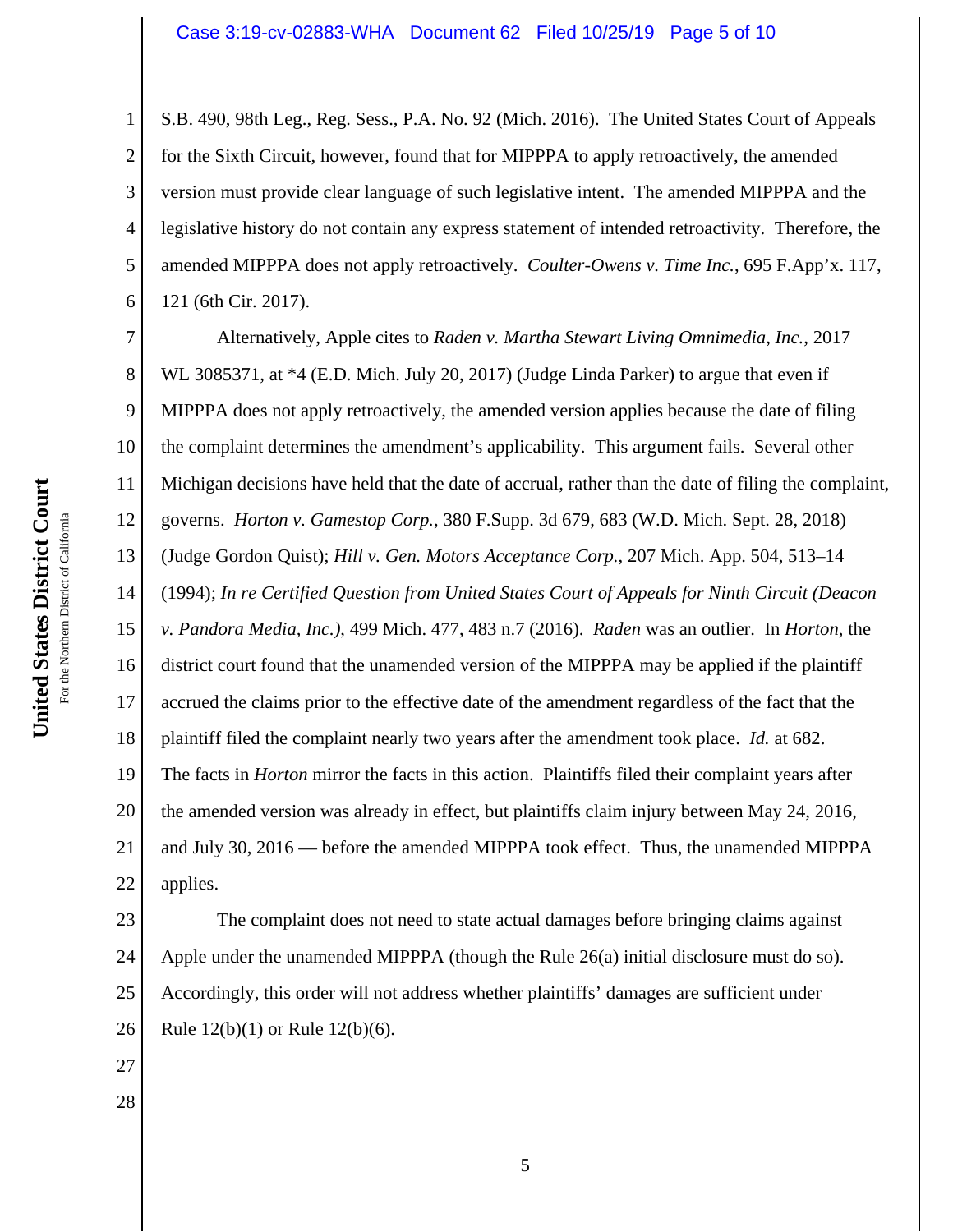## **2. APPLE'S MOTION TO DISMISS.**

10 12 To survive a motion to dismiss, a complaint must plead "enough facts to state a claim to relief that is plausible on its face." *Bell Atl. Corp. v. Twombly*, 550 U.S. 544, 570 (2007). A claim has facial plausibility when it pleads factual content that allows the court to draw the reasonable inference that the defendant is liable for the misconduct alleged. *Ashcroft v. Iqbal*, 556 U.S. 662, 678 (2009). When ruling on a motion to dismiss, a court may generally consider only allegations in the pleadings, attached exhibits, and matters properly subject to judicial notice. For purposes of ruling on a motion to dismiss, all well-pled material allegations of the complaint are accepted as true and the complaint must be construed in favor of the complaining party. *Manzarek v. St. Paul Fire & Marine Ins. Co.*, 519 F.3d 1025, 1030–31 (9th Cir. 2008). Conclusory allegations or "formulaic recitation of the elements" of a claim, however, are not entitled to the presumption of truth. *Iqbal*, 556 U.S. at 681.

13 14 15 16 17 18 19 Plaintiffs use the term "personal listening information" throughout their complaint to refer to a customer's full name and address in connection with their music selection purchases. Neither RIVRPA nor MIPPPA uses the term. Plaintiffs' counsel, rather, invented the term for purposes of this case. RIVRPA only imposes liability on Apple if it discloses a customer's name and address with their music selection information. Under the unamended MIPPPA, to hold Apple liable, the information disclosed must indicate a customer's identity in connection with their music selection.

20

1

2

3

4

5

6

7

8

9

11

### **A. Third-Party Data Brokers and Similar Entities.**

21 22 23 24 The complaint fails to plausibly allege with enough facts that Apple disclosed plaintiffs' personal listening information to third-party data brokers and similar entities, which caused plaintiffs overpayment, loss of value in personal information, unwarranted junk mail, and risk of identity theft.

25 26 27 28 The complaint depends on the attached Exhibits C and D as facts to support plaintiffs' claim. None of it plausibly shows that Apple disclosed plaintiffs' personal listening information. For example, the complaint cites to Exhibit C to support the claim. The complaint alleges that Exhibit C is a listing by a third-party data broker selling customers' names, addresses, and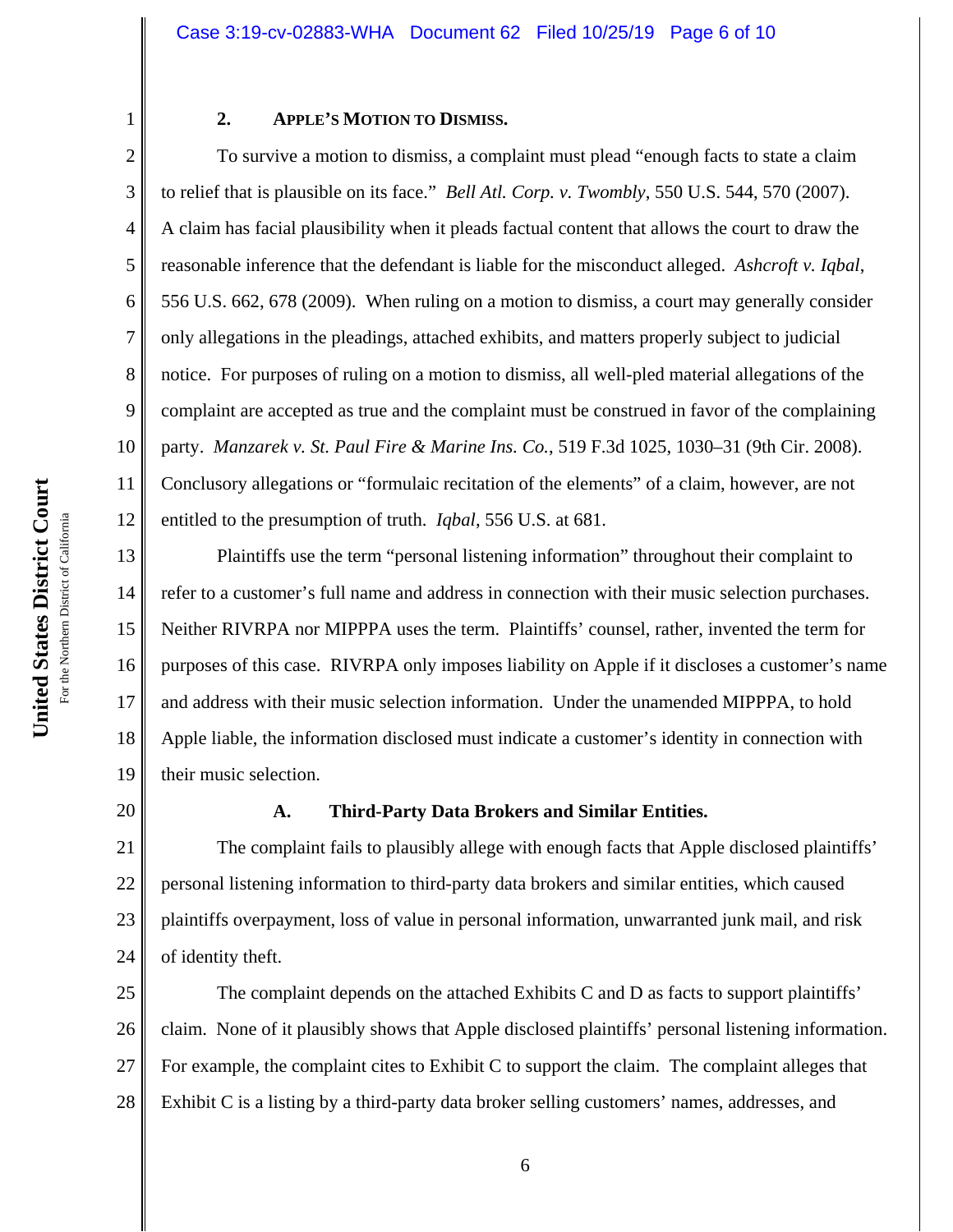#### Case 3:19-cv-02883-WHA Document 62 Filed 10/25/19 Page 7 of 10

personal listening information. Exhibit C does not provide sufficient facts to support this argument. Plaintiffs, in their opposition to Apple's motion, emphasize that the mail icon in the exhibit includes names and addresses. Yet, the mail icon does not explicitly disclose any names, addresses, or personally identifying information of customers. It is merely a picture of an envelope. The complaint fails to explain anything about clicking on the icon. Without more information, which was surely available to counsel, this order will not speculate that the mail icon explicitly would lead to Apple customers' names and addresses (Compl. ¶ 47; Compl. Exh. C).

9 10 11 12 13 14 The complaint also cites to Exhibit D, which it alleges is a listing by another third-party data broker selling Apple customers' personal listening information (Compl. ¶ 50; Compl. Exh. D). Exhibit D, however, does not sufficiently support plaintiffs' claim because the exhibit fails to mention the third-party data broker name, Apple, or even iTunes. Thus, the exhibit does not show that Apple disclosed customers' personal listening information. Apple's motion to dismiss as to the third-party data brokers under Rhode Island and Michigan law is **GRANTED**.

### **B. IOS Mobile Application Developers**.

The complaint also does not provide enough facts to plausibly show that Apple disclosed plaintiffs' identities in connection with their music selection information to iOS mobile application developers for any of the three methods:  $(1)$  metadata;  $(2)$  tokens; and  $(3)$  gifting.

19 20 21 22 23 24 25 26 27 28 *First*, the complaint alleges that Apple disclosed customers' personal listening information to developers through metadata. Plaintiffs attach Exhibits E, F, G, and H to the complaint to support the allegation. The problem is that under both RIVRPA and MIPPPA, a violation only occurs when a customer's music selection is disclosed in connection with their personally identifying information. Plaintiffs' exhibits supplementing the complaint do not purport to disclose such information. For example, Exhibits E and F show websites where a developer posted claims regarding Apple giving developers access to metadata for every song in a customer's library (Compl. Exhs. E, F). The exhibits, however, do not show that Apple disclosed customers' personally identifying information as required under RIVRPA and MIPPPA. Exhibit F provides, "[w]ith that one line of code, you can get the full metadata

1

2

3

4

5

6

7

8

15

16

17

18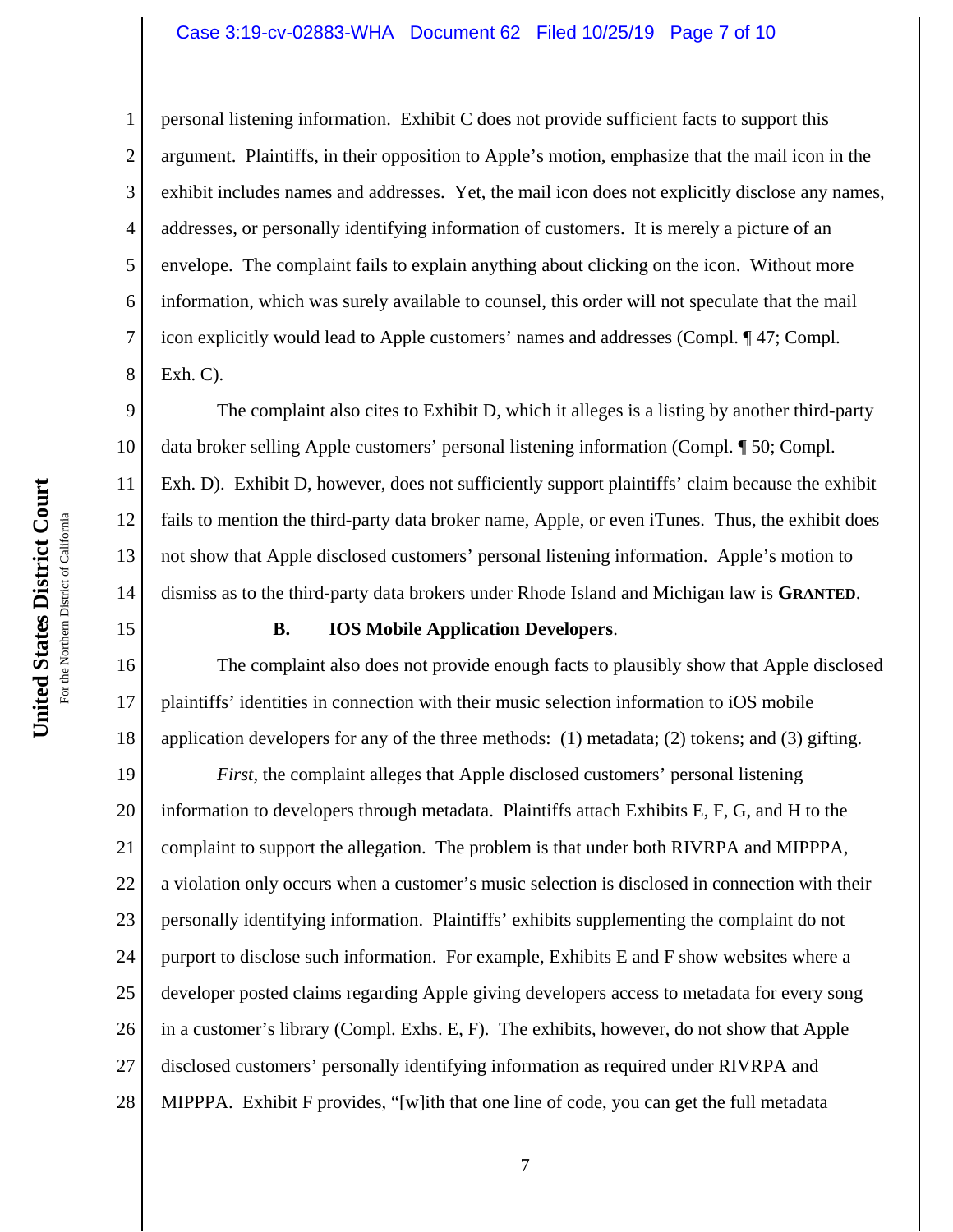#### Case 3:19-cv-02883-WHA Document 62 Filed 10/25/19 Page 8 of 10

for every song in a user's library without them ever knowing," but the exhibit does not state plaintiffs' names, addresses, or personally identifying information as part of the metadata anywhere (Compl. Exh. F at 2). Because the exhibits supplementing the complaint do not include plaintiffs' personally identifying information in connection with their music selection, the motion to dismiss this claim under Rhode Island and Michigan law is **GRANTED**.

10 11 12 13 *Second*, the complaint fails to provide sufficient factual support of the allegation that developers accessed customers' personal listening information associated with users via tokens. In plaintiffs' opposition to Apple's motion, plaintiffs cite *In re Vizio, Inc. Consumer Privacy Litigation*, 238 F.Supp. 3d 1204, 1225 (C.D. Cal. March 2, 2017) (Judge Josephine Staton) to show that they sufficiently stated a claim. There, the complaint specifically alleged that the defendant had disclosed customers' personally identifying information, including MAC addresses and IP addresses, in connection with their information on the same network. To support the plaintiffs' claim, the complaint in that case provided two case studies where researchers identified individuals based on the information provided. *Id*. at 1212.

15 16 17 18 19 20 21 22 23 24 25 Unlike the specified claim and evidence provided in *In re Vizio*, here, plaintiffs' complaint does not sufficiently state a claim nor furnish support for the claims. For example, the complaint says tokens "are capable of association with uniquely identifying information pertaining to individual users" (Compl. ¶ 63). Then the complaint goes on to provide a conclusory statement that "Apple readily possesses information reflecting each of the instances in which it has disclosured [*sic*] its customers' [p]ersonal [l]istening [i]nformation . . ." (*ibid.*). The complaint does not explain what a token is, how Apple discloses personal listening information to developers, or what information developers can access via a "token." The complaint does not provide enough facts for this order to infer that Apple is liable under this claim. As such, Apple's motion to dismiss this claim under Rhode Island and Michigan law is **GRANTED**.

26 27 28 *Third*, plaintiffs fail to establish standing as to their gifting claim in the complaint. "Named plaintiffs who represent a class must allege and show that they personally have been injured, not that injury has been suffered by other, unidentified members of the class to which

1

2

3

4

5

6

7

8

9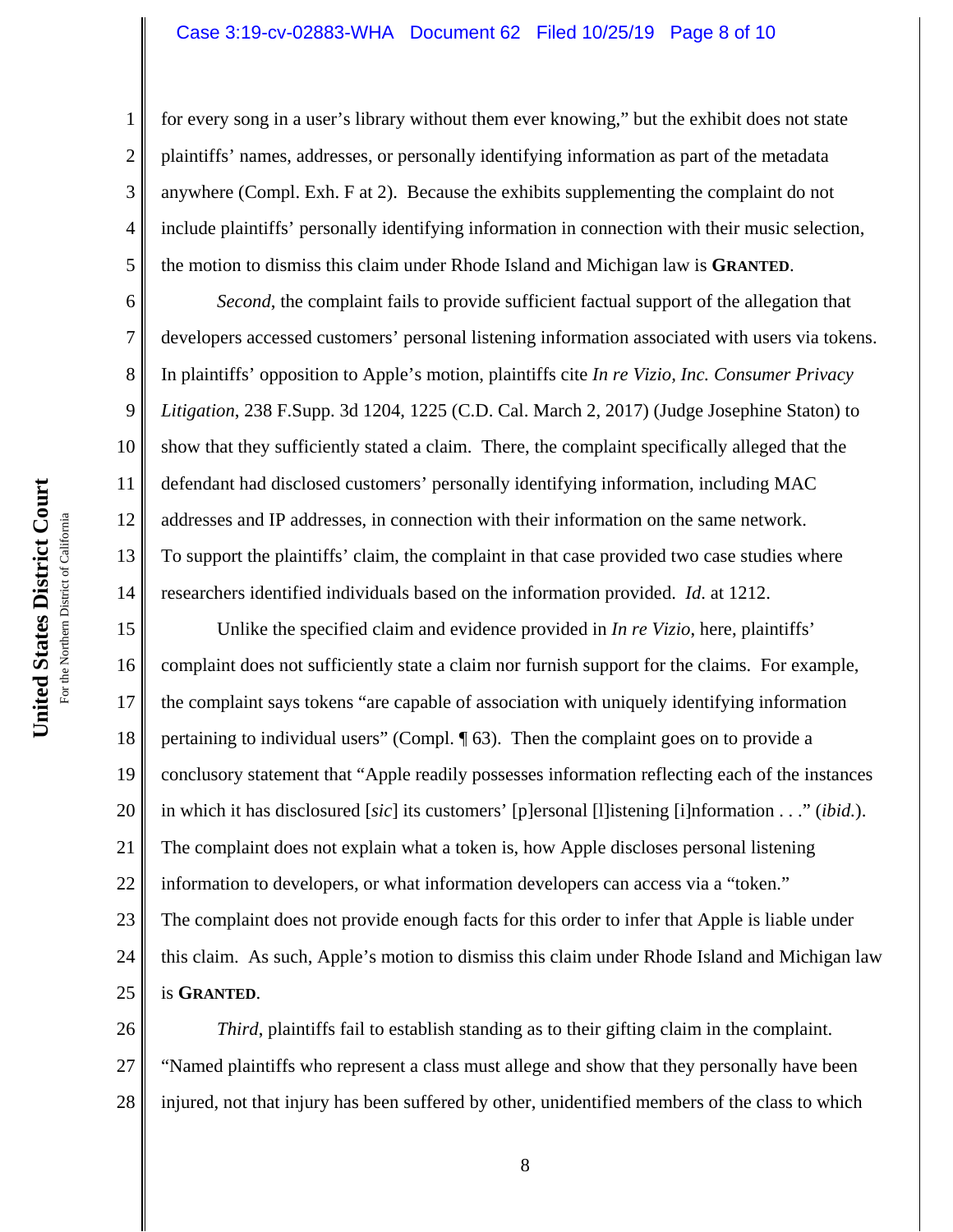### Case 3:19-cv-02883-WHA Document 62 Filed 10/25/19 Page 9 of 10

12 they belong and purport to represent." *Lewis v. Casey*, 518 U.S. 343, 357 (1996). In plaintiffs' opposition to Apple's motion, plaintiffs cite to *Melendres v. Arpaio*, 784 F.3d 1254, 1262 (9th Cir. 2015) in arguing that even if the named plaintiffs are not injured themselves, they still have standing if they have "a direct and substantial interest." This may be true to a certain extent. But *Melendres* clarifies that this is only applicable when plaintiffs' claims "do not implicate a significantly different set of concerns than the unnamed plaintiffs' claims." *Id.* at 1263 (citations and internal quotations omitted). That is not the case here. Plaintiffs do not even sufficiently assert a claim as to gifting on behalf of themselves. The complaint fails to provide any evidence that anyone used the gifting function, let alone suffered an injury. The complaint merely describes the gifting function and then conclusively states "[p]laintiffs are informed and believe, and thereupon allege, that Apple has also sold, rented, transmitted, or otherwise disclosed its customers [p]ersonal [l]istening [i]nformation to third party data analytics . . ." (Compl. ¶¶ 64–65). Apple's motion to dismiss plaintiffs' claim as to gifting under Rhode Island and Michigan law is thus **GRANTED**.

## 15

26

1

2

3

4

5

6

7

8

9

10

11

13

14

### **3. UNJUST ENRICHMENT.**

16 17 18 19 20 21 22 23 24 25 Apple also moves to dismiss plaintiffs' claim for unjust enrichment. For plaintiffs to claim unjust enrichment, both Rhode Island and Michigan state laws require the defendant to receive a benefit from the plaintiff, resulting in inequity because of the benefit. *Karaus v. Bank of New York Mellon*, 300 Mich. App. 9, 22–23 (2012); *Dellagrotta v. Dellagrotta*, 873 A.2d 101, 113 (R.I. 2005). The complaint alleges that Apple unjustly retained plaintiffs' iTunes purchase fees despite allegedly disclosing plaintiffs' personally identifying information along with their music selections under MIPPPA, RIVRPA, and common law of those states (Compl. ¶¶ 143–54). Plaintiffs' unjust enrichment claims depend, however, on Apple having disclosed their personal listening information. As explained above, plaintiffs' complaint has not sufficiently established that predicate. The motion to dismiss this claim is thus **GRANTED**.

# **CONCLUSION**

27 28 For the reasons stated above, the motion to dismiss is **GRANTED**. Plaintiffs may move for leave to amend by **NOVEMBER 14 AT NOON**. Any such motion should include as an exhibit